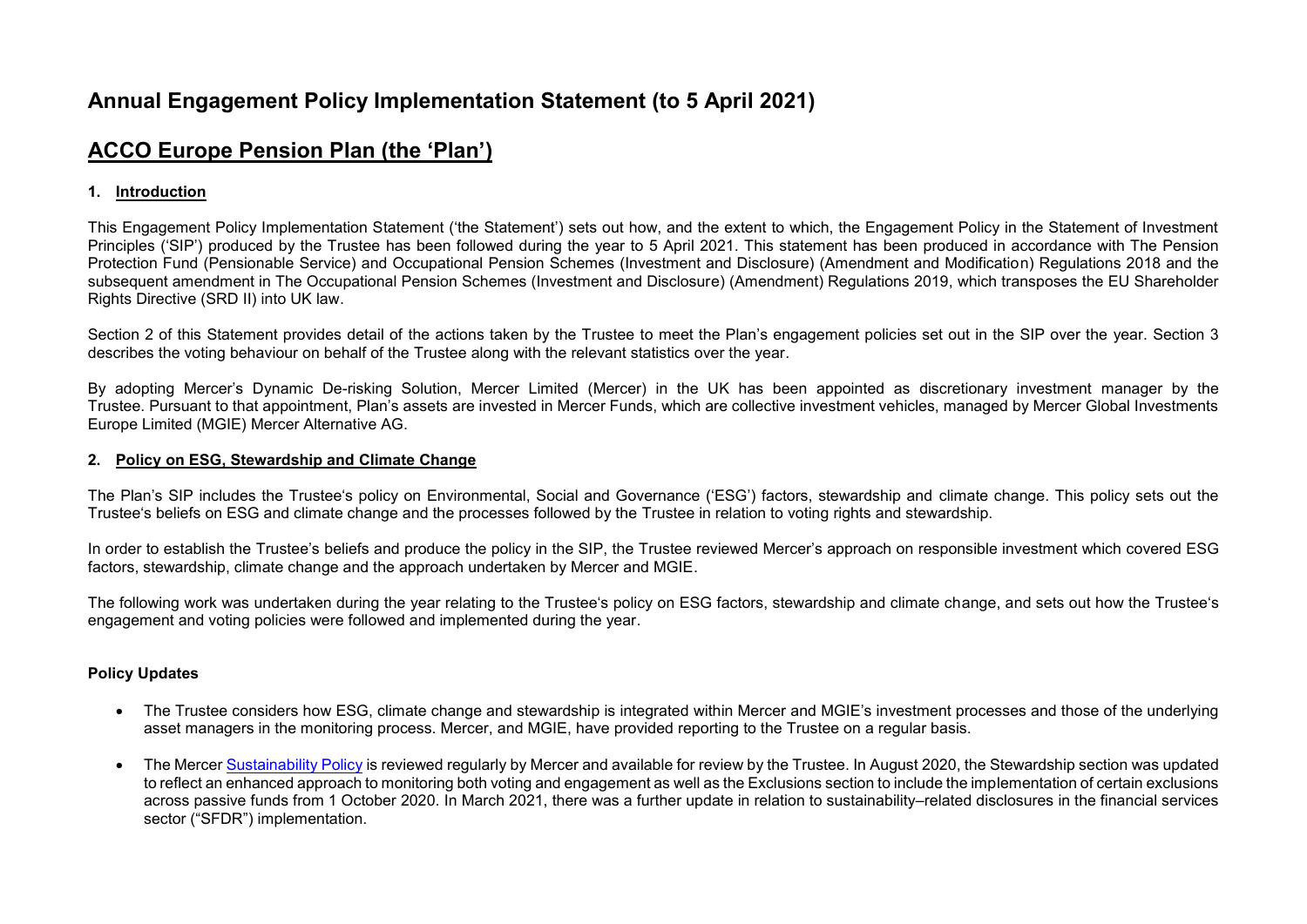In line with the requirements of the EU Shareholder Rights Directive II, Mercer has implemented a standalone [Engagement Policy](https://investment-solutions.mercer.com/content/dam/mercer-subdomains/delegated-solutions/CorporatePolicies/Engagement%20Policy%20-%20MGIE%20and%20MGIM.pdf) to specifically address the requirements of the directive.

#### **Climate Change Reporting and Carbon Footprinting**

- Mercer undertakes climate scenario modelling and stress testing on the Mercer multi sector funds used by the Plan on an annual basis, in line with the Task Force on Climate Related Financial Disclosures (TCFD) recommendations, with the latest review, available at the time of writing, as at 31 March 2020. The results of the climate scenario modelling and carbon footprinting are within the [TCFD compliant Climate Change Management Report.](https://investment-solutions.mercer.com/content/dam/mercer-subdomains/delegated-solutions/CorporatePolicies/Mercer%20Delegated%20Solutions%20Europe%20-%20TCFD%20Statement%20-%20DB.pdf) The findings of the modelling are integrated into the asset allocation and portfolio construction decisions, with portfolios increasingly aligned with a 2˚C scenario, where consistent with investment objectives and for consistency with the Paris Agreement on Climate Change.
- Carbon Footprint analysis of all equity funds is completed on a six monthly basis. From 31 December 2019, the approach was enhanced to include the top five carbon emitters and the top five contributors to the Weighted Average Carbon Intensity (WACI) to give the Mercer and MGIE's investment teams additional information to drive engagement with managers.
- Since Q3 2020, carbon foot-printing metrics for Mercer active equity funds have been included in the quarterly reporting reviewed by the Trustee, and a comparison of these against the metrics of their representative benchmarks. Over 2020, there has been a 15% reduction in the WACI across the Mercer discretionary equity funds and, as at 31 March 2021, 100% of both the passive and active equity funds used by the Plan have a carbon intensity lower than the benchmark.

### **ESG Rating Review**

- ESG ratings assigned by Mercer (and its affiliates') global manager research team, are included in the investment performance reports produced by Mercer on a quarterly basis and reviewed by the Trustee. ESG ratings are reviewed by MGIE during quarterly monitoring processes, with a more comprehensive review performed annually - which seeks evidence of positive momentum on ESG integration. Since Q3 2020, the quarterly performance report has included the Mercer funds overall ESG rating compared to the appropriate universe of strategies in Mercer's global investment manager database.
- As at 31 March 2021, the Trustee noted that almost all Mercer Funds utilised by the Plan now have an ESG rating equal to or above their asset class universe, a notable improvement on 2019.

### **Update to Exclusions**

- As an overarching principle, Mercer and MGIE, as the Trustee's discretionary investment manager, prefer an approach of positive engagement rather than negative divestment. However Mercer and MGIE recognises that there are a number of cases in which investors deem it unacceptable to profit from certain areas and therefore exclusions will be appropriate.
- Controversial and civilian weapons, and tobacco are excluded from active equity and fixed income funds. From 1 October 2020, the controversial weapons screen was extended to passive equity funds. The Mercer sustainable themed funds have additional exclusions, for example covering gambling, alcohol, adult entertainment and fossil fuels.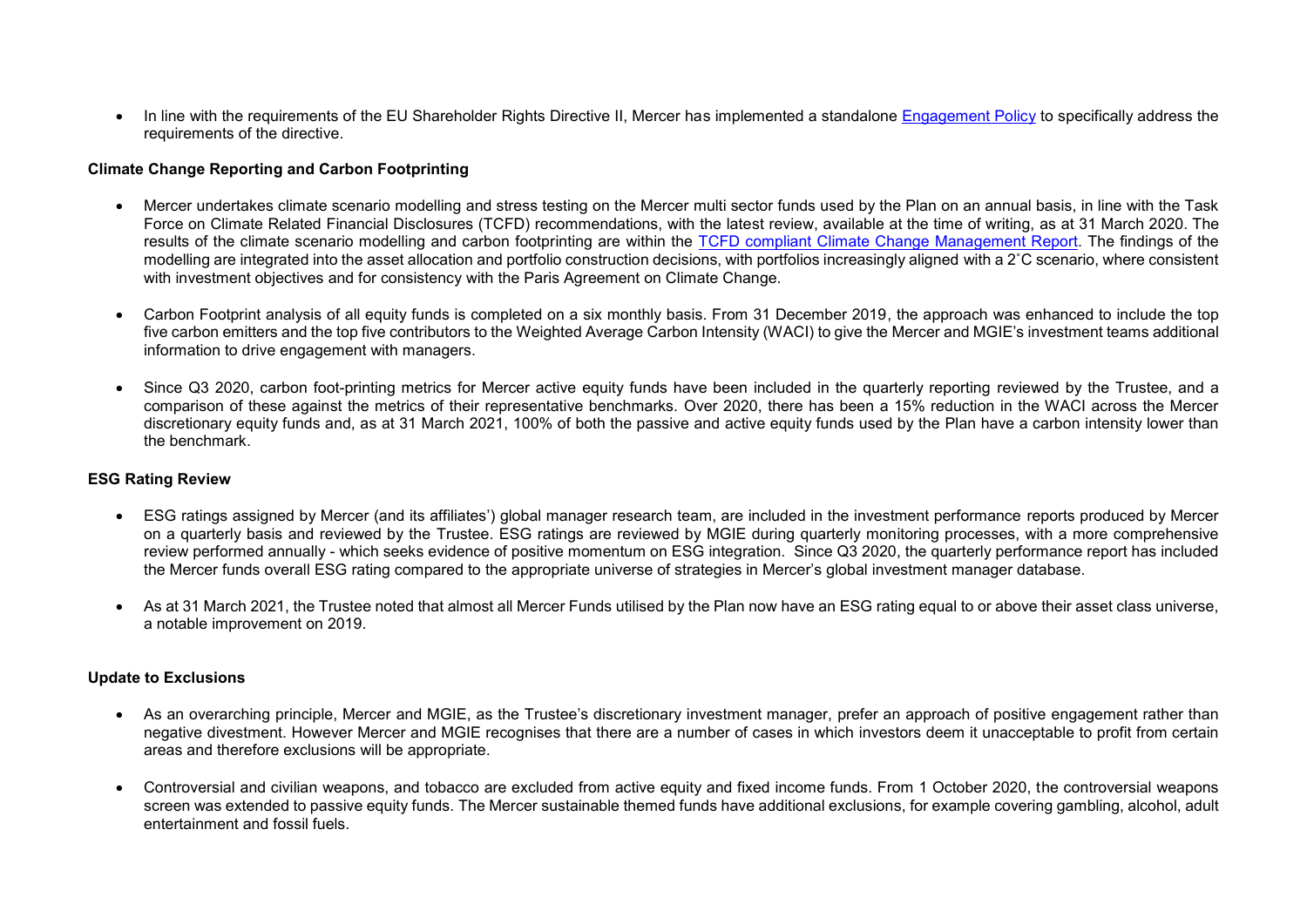In addition, Mercer and MGIE monitors for high-severity breaches of the UN Global Compact (UNGC) Principles that relate to human rights, environmental and corruption issues.

#### **Sustainably themed investments**

- An allocation to Sustainable Equities and Sustainable Opportunities within the Private Markets commitment is directly made by the Plan with the strategic allocation to Sustainable Equities within the Growth Portfolio increasing by 4.5% over the year.
- A detailed standalone report sustainability monitoring report is produced for the Sustainable Global Equity Fund on a semi-annual basis, including a more granular breakdown of the fund against ESG metrics, for example the UN Sustainability Development Goals, and is available for review by the Trustee.

### **Diversity**

• From 31 December 2020, gender diversity statistics have also been included in the quarterly reporting for the Mercer equity funds and this is being built into a broader investment policy.

### **3. Voting Activity**

The Trustee's investments take the form of shares or units in the Mercer Funds. Any voting rights that do apply with respect to the underlying investments attached to the Mercer Funds are, ultimately, delegated to the third party investment managers appointed by MGIE. MGIE accepts that managers may have detailed knowledge of both the governance and the operations of the investee companies and has therefore enabled managers to vote based on their own proxy-voting execution policy, and taking account of current best practice including the UK Corporate Governance Code and the UK Stewardship Code. As such the Trustee does not use the direct services of a proxy voter. The MGIE [Engagement Policy](https://investment-solutions.mercer.com/content/dam/mercer-subdomains/delegated-solutions/CorporatePolicies/Engagement%20Policy%20-%20MGIE%20and%20MGIM.pdf) outlines this framework.

Set out below is a summary of voting activity for the year to 31 March 2021 relating to the relevant Mercer Funds.

 **Voting:** As part of the monitoring of managers' approaches to voting, MGIE assesses how active managers are voting against management and seeks to obtain the rationale behind voting activities, particularly in cases where split votes may occur (where managers note in different ways for the same proposal). MGIE portfolio managers will use these results to inform their engagements with managers on their voting activities.

The statistics set out in the table below are drawn from the Glass Lewis voting system (via Mercer's custodian). Typically, votes exercised against management can indicate a thoughtful and active approach. This is particularly visible where votes have been exercised to escalate engagement objectives. The expectation is for all shares to be voted.

"Unvoted" reflects instances where managers have not actioned a vote – these are specific areas where MGIE will follow up to ensure managers have appropriate systems in place to ensure all votes are actioned.

"Other" reflects instances where managers have withheld votes in Power of Attorney markets, share blocking markets or where conflicts of interest may be present.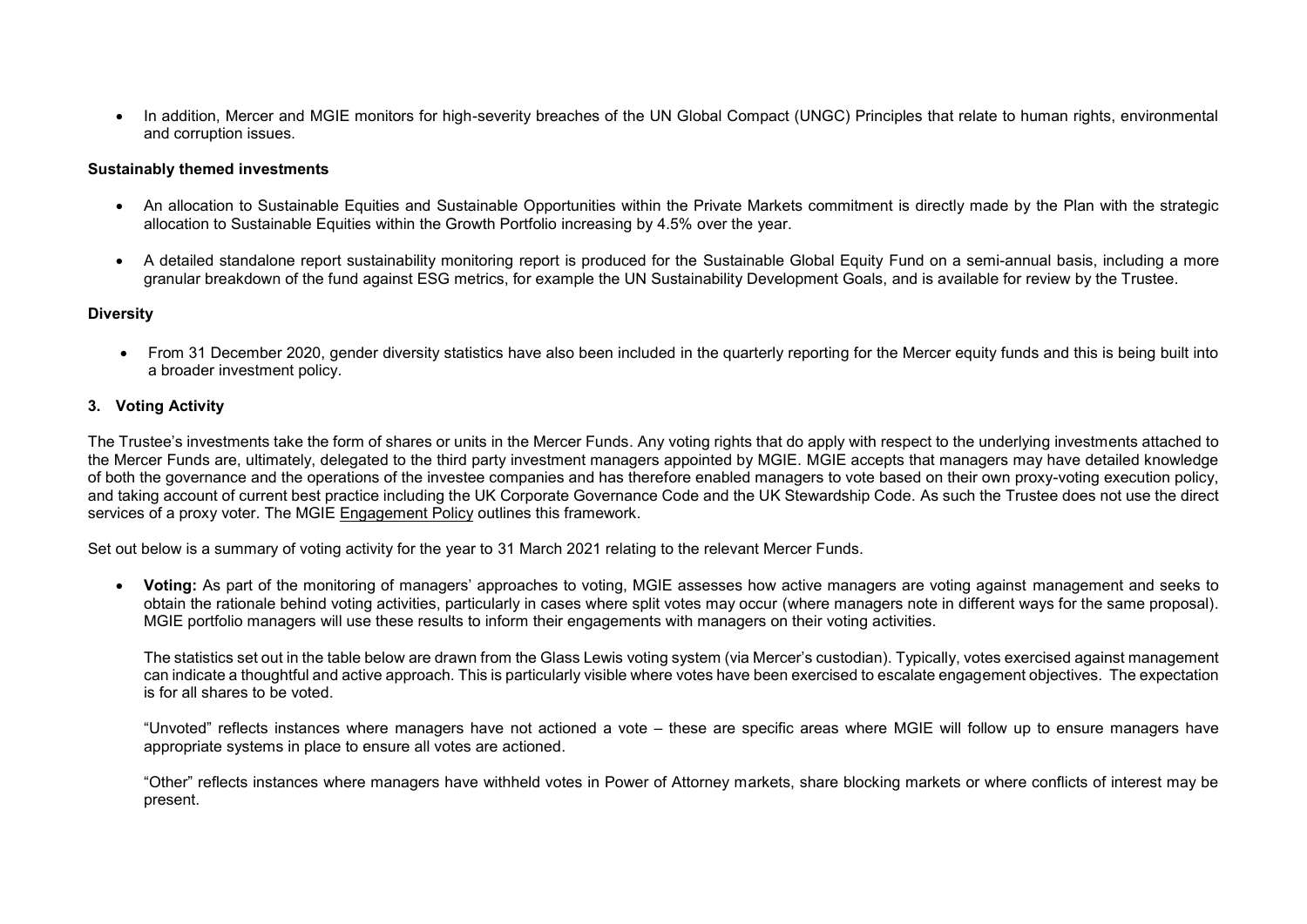**Significant Votes:** Mercer has based its definition of significant votes on its Global Engagement Priorities, based on its Beliefs, Materiality and Impact ("BMI") Framework. This is summarised in the Engagement Section of the MGIE Sustainability Policy. In order to capture this in the monitoring and reporting of managers voting activities, significant votes focus on proposals covering these priority areas, with specific focus placed on shareholder proposals ("SHP") relating to these priority areas and taking into account the size of holding across funds

# **Voting Activity Summary 1 April 2020 to 31 March 2021**

| <b>Fund</b>                          | <b>Total</b><br><b>Proposals</b> | <b>Voted</b><br>'For' | <b>Voted</b><br>'Against' | <b>Abstained</b><br>from<br>voting | <b>Unvoted</b> | <b>Other</b> | For<br><b>Management</b> | <b>Against</b><br><b>Management</b> | Use of<br><b>Proxy</b><br><b>Advisor</b> |
|--------------------------------------|----------------------------------|-----------------------|---------------------------|------------------------------------|----------------|--------------|--------------------------|-------------------------------------|------------------------------------------|
| Mercer Fundamental Indexation CCF    | 2,316                            | 85%                   | 8%                        | $0\%$                              | 5%             | 2%           | 87%                      | 13%                                 | Yes                                      |
| Mercer Global Listed Infrastructure  | 680                              | 89%                   | 9%                        | 2%                                 | $0\%$          | $0\%$        | 89%                      | 11%                                 | Yes                                      |
| Mercer Global Small Cap Equity       | 8,990                            | 91%                   | 6%                        | $1\%$                              | $1\%$          | $1\%$        | 92%                      | 8%                                  | Yes*                                     |
| Mercer Low Volatility Equity         | 8,402                            | 92%                   | 5%                        | $0\%$                              | $1\%$          | 1%           | 93%                      | 7%                                  | <b>Yes</b>                               |
| Mercer Sustainable Global Equity     | 5,622                            | 89%                   | 9%                        | $1\%$                              | 0%             | $1\%$        | 90%                      | 10%                                 | <b>Yes</b>                               |
| <b>Mercer Emerging Market Equity</b> | 16,563                           | 78%                   | 12%                       | 3%                                 | 7%             | $0\%$        | 97%                      | 3%                                  | Yes                                      |
| Mercer Eurozone Equity               | 4,810                            | 83%                   | 13%                       | 2%                                 | $1\%$          | $0\%$        | 85%                      | 15%                                 | Yes*                                     |
| Mercer UK Equity                     | 1000                             | 97%                   | 2%                        | $1\%$                              | $0\%$          | $0\%$        | 98%                      | 2%                                  | <b>Yes</b>                               |
| Mercer Passive Global REITs          | 2,892                            | 83%                   | 13%                       | 0%                                 | 0%             | 4%           | 83%                      | 17%                                 | Yes                                      |

*\*Proxy advisor not used by at least one underlying manager of the fund.* 

### **Example Summary of Significant Votes 1 April 2020 to 31 March 2021**

| <b>Fund</b>                                                         | <b>Shareholder Proposal ("SHP")</b>                                       | Issuer                   | <b>Vote Decision</b> |
|---------------------------------------------------------------------|---------------------------------------------------------------------------|--------------------------|----------------------|
|                                                                     | Shareholder Proposal Regarding Median Gender and Racial Pay Equity Report | Intel Corp.              | For                  |
| Mercer Fundamental<br><b>Indexation Global</b><br><b>Equity CCF</b> | Shareholder Proposal Regarding Climate Change Proxy Voting Practices      | T. Rowe Price Assoc Inc. | For                  |
|                                                                     | Shareholder Proposal Regarding Climate Risk Report                        | iA Financial Corp        | For                  |
|                                                                     | Shareholder Proposal Regarding Environmental Impact Report                | iA Financial Corp        | For                  |